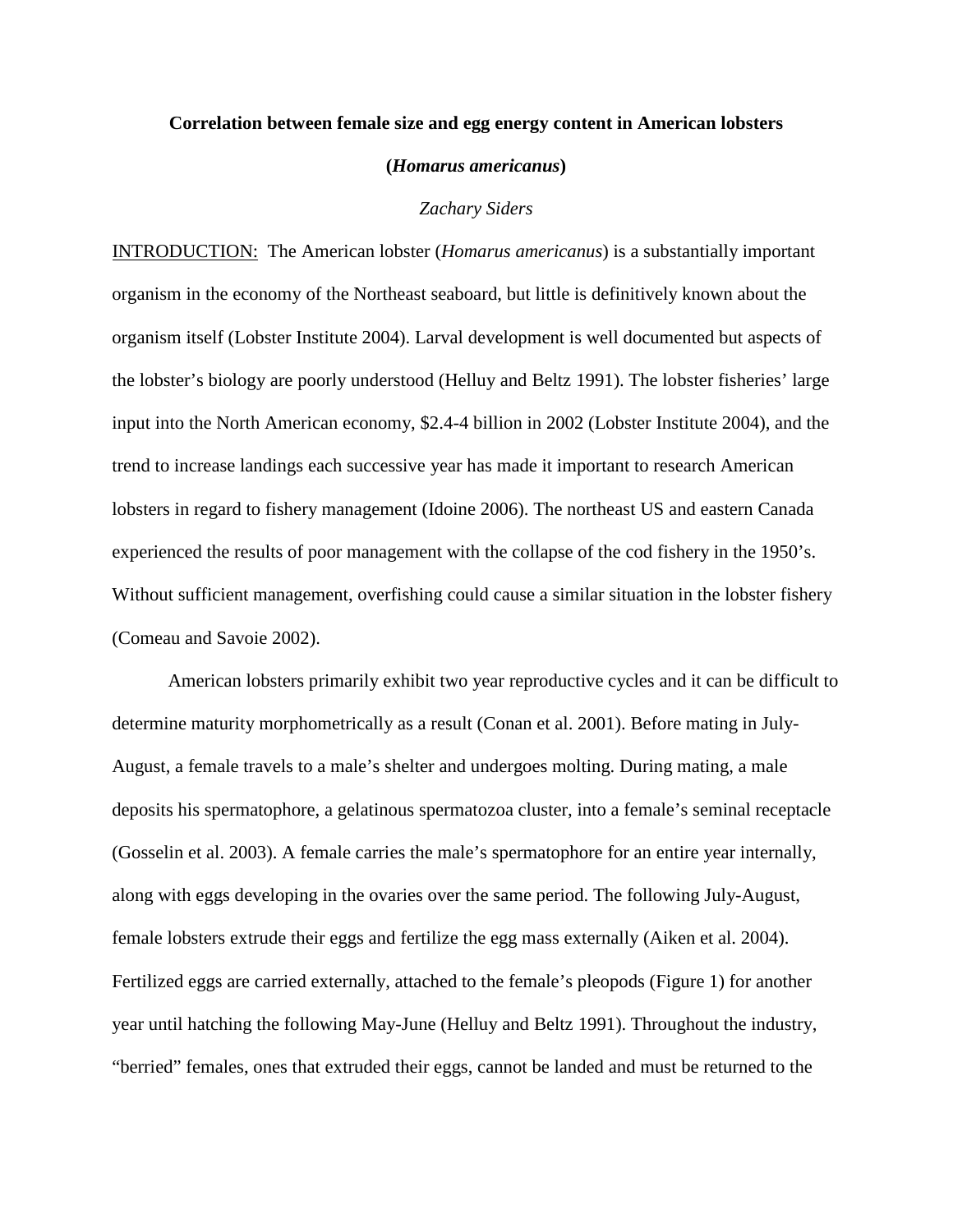ocean immediately. Another step in the attempt to maintain broodstock involves V-notching "berried" females on their right endopodite (Figure 1) so they can be identified and released in years without "berries". Typically, the notch is believed to last through two molts, protecting that female from harvest for 1-4 years and allowing another opportunity to reproduce prior to being harvested (McKiernan 2007).

In the United States, V-notching is mandated by law in some states and voluntary in others (Maine Department of Marine Resources 2002). However, in Canada, V-notching is voluntary and this disparity between the fisheries diminishes V-notching's effectiveness (Acheson and Knight 2000). Also, V-notching is performed at sea during landings and therefore is difficult to enforce. Management practices hinge on finding the size of female lobster that produces eggs of the highest quality with the highest fecundity (Comeau and Savoie 2002). The lobster fishery currently uses size to limit landings because size is easy to determine during landings. Size restrictions vary throughout the industry and protect juvenile lobsters along with large females thought to produce many eggs. However, eggs with the highest energy content are thought to produce eggs of the highest quality and this study seeks to find a correlation between female size and egg quality (Attard and Hudon 1987).

Historically, the assumption has been that larger lobsters produce more energy dense eggs and have higher egg volumes. This assumption is the result of studies where "large" lobsters were defined as one with 110mm carapace length (Attard and Hudon 1987). Conversely, the Bay of Fundy is a habitat in which lobsters greater than 110mm in carapace length are frequently observed (Figure 2), questioning the validity of the assumption of larger lobsters producing more energy dense eggs (Campbell 1983), as the egg quality in these lobsters has not been evaluated.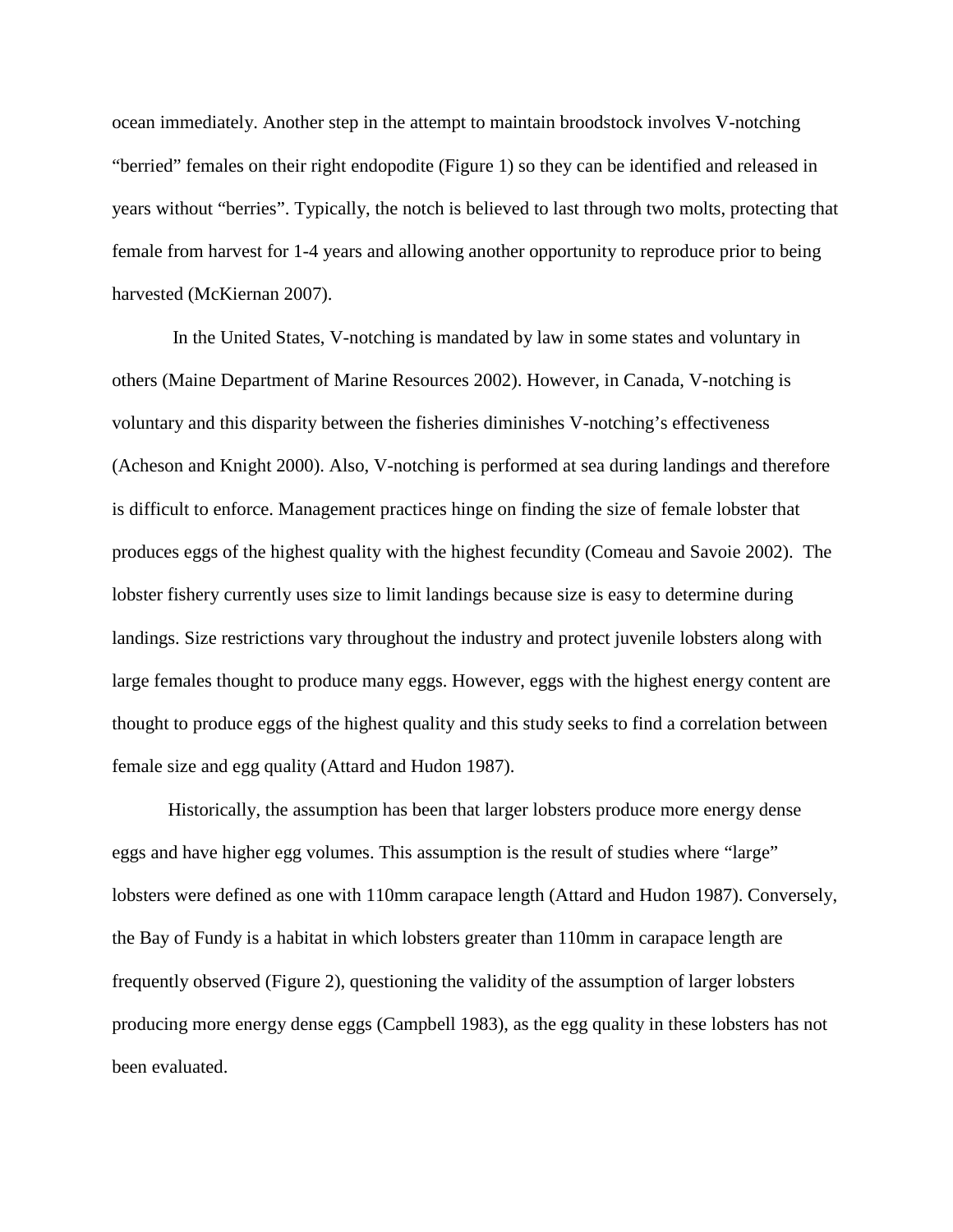If exceptionally large lobsters are producing eggs of high quality then the current assumption will stand. However, if these extra large lobsters are producing eggs of poor quality, than it may indicate that reproductive senescence is occurring. Reproductive senescence is a natural reduction in reproductive success as the animal ages (Berube et al. 1999). Menopause in female humans is an example (Ward et. al 2009). If reproductive senescence is occurring in larger lobsters it would be one of the few documented cases in invertebrates (Moya-Laraño 2002). One difficulty with studying reproductive output as lobsters age, is there is no reliable way to age these animals yet. Lobsters shed their exoskeleton with each molt thus eliminating any opportunity to age them via exoskeletal characteristics. Large lobsters can be assumed to be older because large size is produced through molt cycles that require many years (Campbell 1983). Aging lobsters will continue to be of interest in order to determine if reproductive senescence is occurring.

**OBJECTIVE AND JUSTIFICATION:** In this study, the following questions will be addressed: Is there a relationship between female size and egg quality? I hypothesize that the energy content of a female lobster's eggs will be positively correlated with female size (carapace length). If this hypothesis is true, then: Do the largest lobsters (those with CL> 160mm) continue to produce eggs with high energy content? I hypothesize that the largest lobsters will show a negative relationship between the energy content of female lobster's eggs and female size (carapace length).

Preliminary analyses [fecundity, lipid profiles of eggs] from the Koopman lab have led to the suggestion that reproductive senescence may occur in large female lobsters (those with CL >160 mm). Confirmation or rejection of historical assumptions about the American lobster's reproductive biology may be possible following this study. Either way, this study could provoke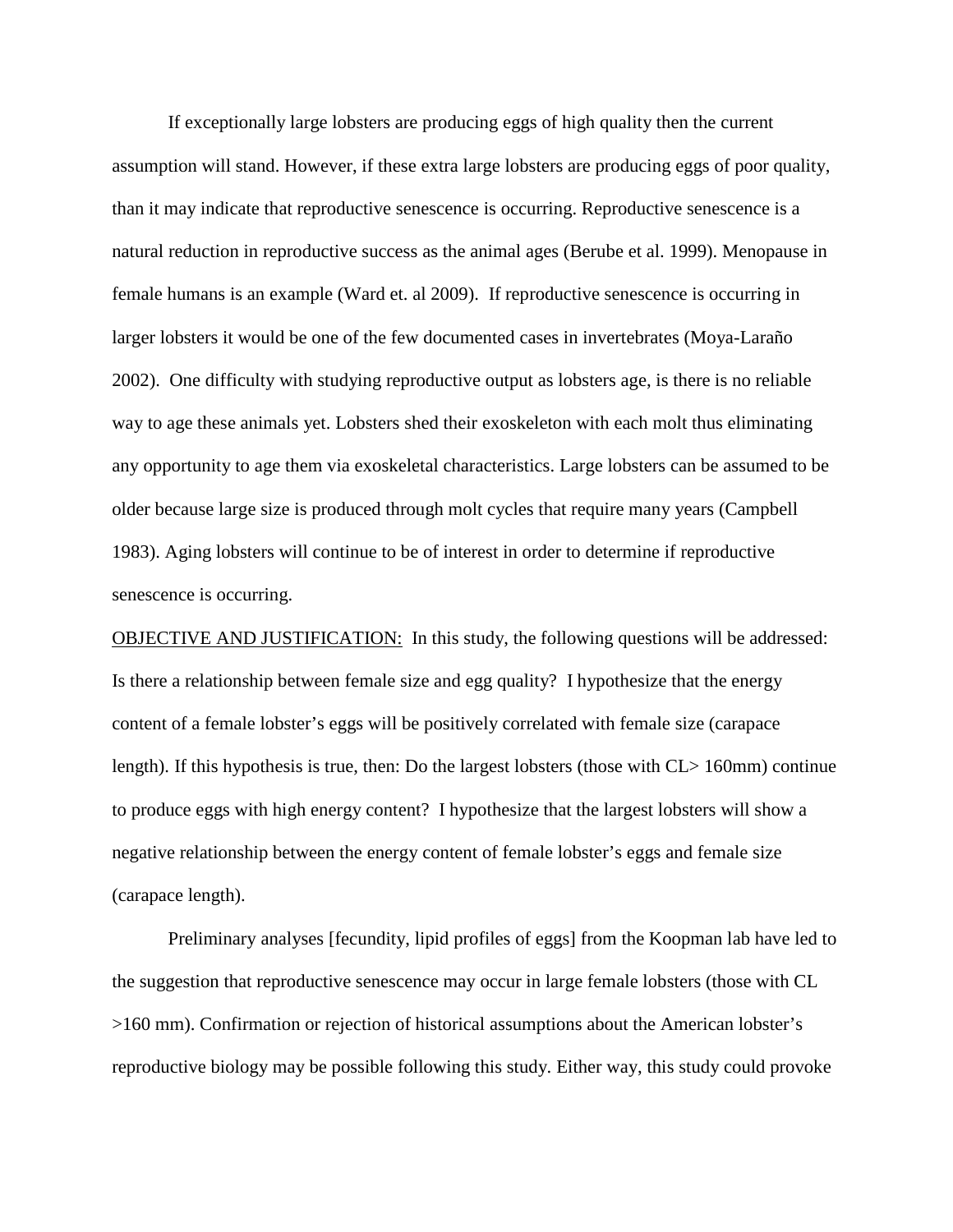further research into the management and conservation of this economically important organism. Additionally, finding the female size that correlates to the highest egg quality could help establish updated size restrictions for lobster fisheries. This research has implications for not only our understanding of lobster biology but also for ways to manage and conserve other economically important crustaceans.

METHODS **:** American lobsters were collected 10-17 nautical miles off Grand Manan Island in the Bay of Fundy, Canada from "berried" lobsters (Figure 3). Lobsters were collected in June 2008, December 2008, June 2009, and December 2009. The commercial lobster fishery vessel Kadie Mae II, captained by Neil Morse, was used to collect lobsters offshore, 100-200m in average depth, using trawls of 24-30 traps. Lobstermen pull the traps onto the boat's deck to land the lobsters. As "berried" females are pulled from the trap, Dr. Heather Koopman measured and sampled the lobsters before they were released. Each lobster's carapace length, in millimeters, and egg volume, in cubic centimeters, was measured. Approximately 10  $\text{cm}^3$  of eggs were removed and a portion of the eggs were preserved in 65:35 ethanol/glycerin for developmental index and size. The rest was frozen in seawater for lipid and energy content analysis.

The collected egg's energy content will be determined in Dr. Heather Koopman's laboratory in Friday Hall 2037 by an IKA-C2000 basic bomb calorimeter. A bomb calorimeter is, in essence, a water bath surrounding a stainless steel canister, a bomb, with an attached computation unit (IKA Werke 2007). Two repetitions of the lobster egg sample are weighed out in a metal crucible and desiccated in an Isotemp oven at  $60^{\circ}$ C for five days prior to being combusted. The samples are weighed midway through drying to ensure desiccation and an average dry weight between 0.2-0.3 grams. Bomb calorimeters determine energy content through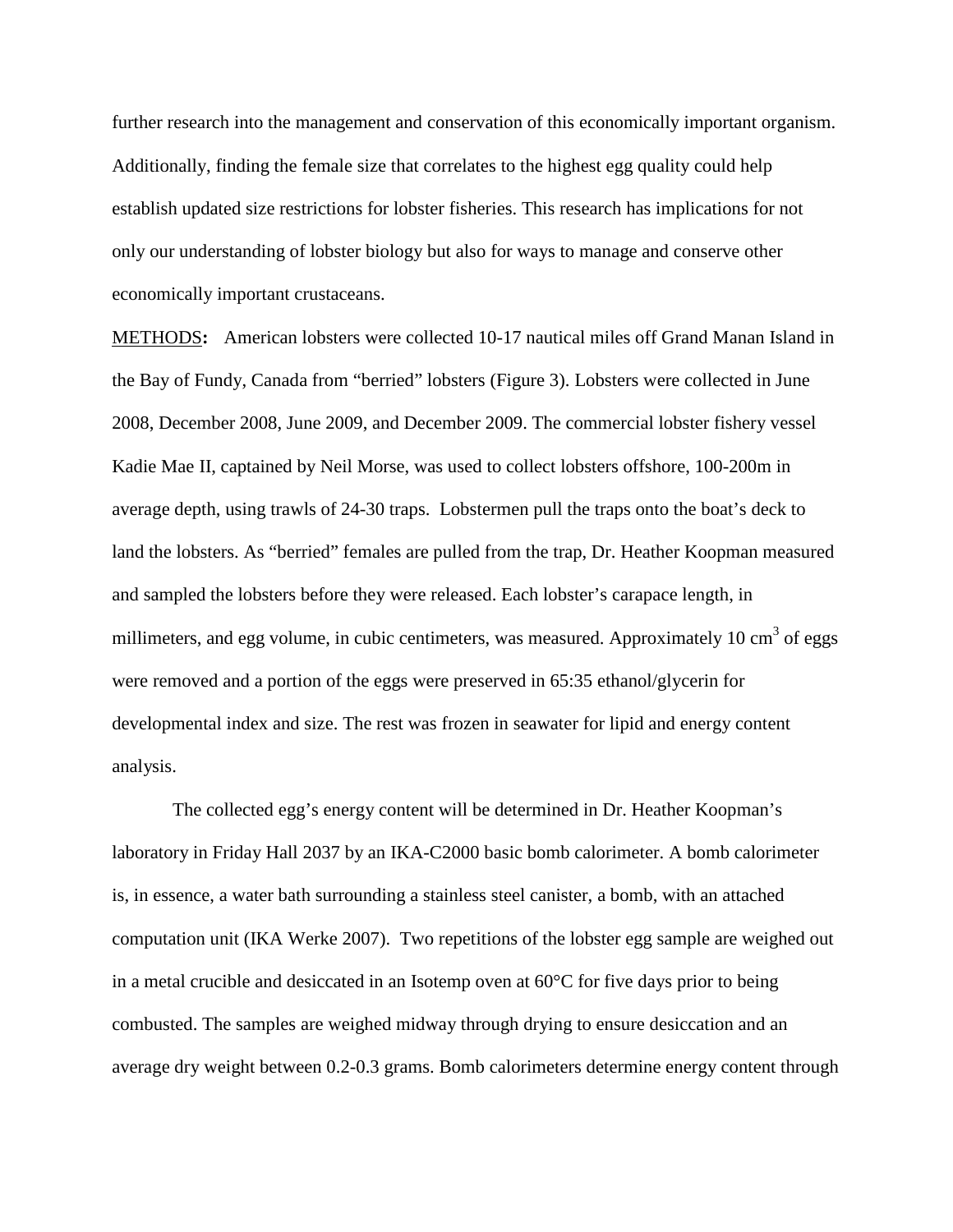the energy released during the sample's combustion. Oxygen is injected in the bomb and ignited by a cotton thread tied to an electrical conduct and covered by the sample. A thermometer measures the temperature change in the water bath following combustion and this change is converted to joules per gram, the SI unit for energy content and useful to compare samples. Calibration is done using benzoic acid tablet standards to keep accuracy constant.

Data interpretation will compare energy content to lobster carapace length. I expect to find a positive relationship between the two except with exceptionally large lobsters, where I expect to find a negative relationship. Each collection group, summer versus winter and yearly, will be compared to see differences in energy content. To better understand the results and to have any implications for the lobster fishery, the data from this study will be combined with two other studies conducted in the Koopman lab looking at the eggs' developmental index and the lipid content. Since the current study and the two adjoining studies use the same lobster samples, a complete profile of egg quality can be assembled based on carapace length.

PRODUCT**:** Results from this study will be combined with data obtained from the same samples, including egg size, egg developmental index [carried out by Emily Probst, Honors project in the Koopman lab] and data on lipid content and fatty acid profile [carried out by Dr. Koopman] into a manuscript for publication in a peer-reviewed scientific journal. As well, the results of this research will be detailed by a scientific report to the funding agencies.

SUPPORT**:** The collection of lobsters could not have been done without the help of Captain Neil Morse and the crew of the Kadie Mae II. The lobster collection also received help from Grand Manan Whale and Seabird Research Station and support from both Maine and North Carolina Sea Grant and UNCW.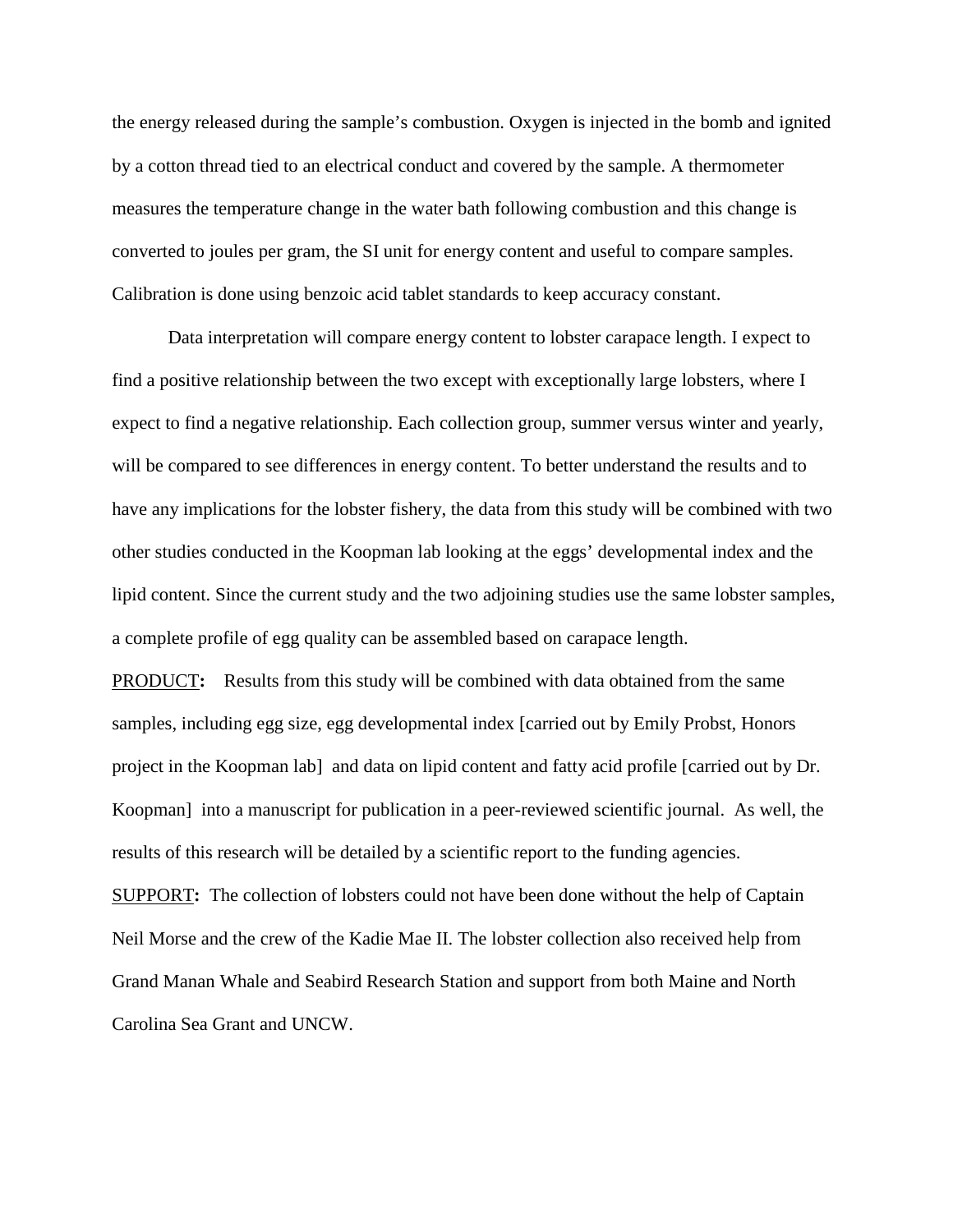## **DIAGRAMS:**

Figure 1-Diagram of American lobster anatomy (reproduced from Jones 2004)

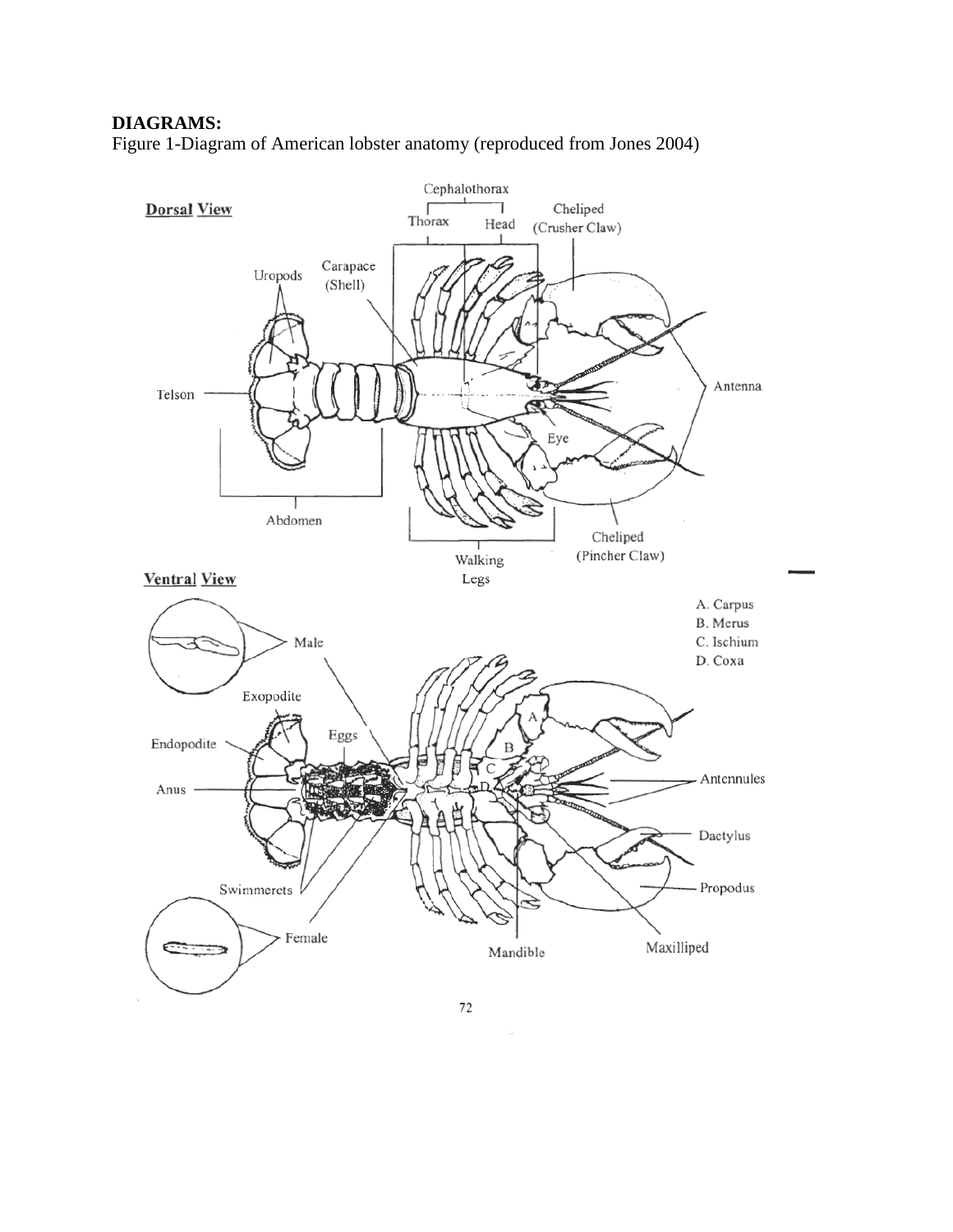Figure 2-Carapace length ranges of this study from June 2008, December 2008, April-June 2009 and December 2009

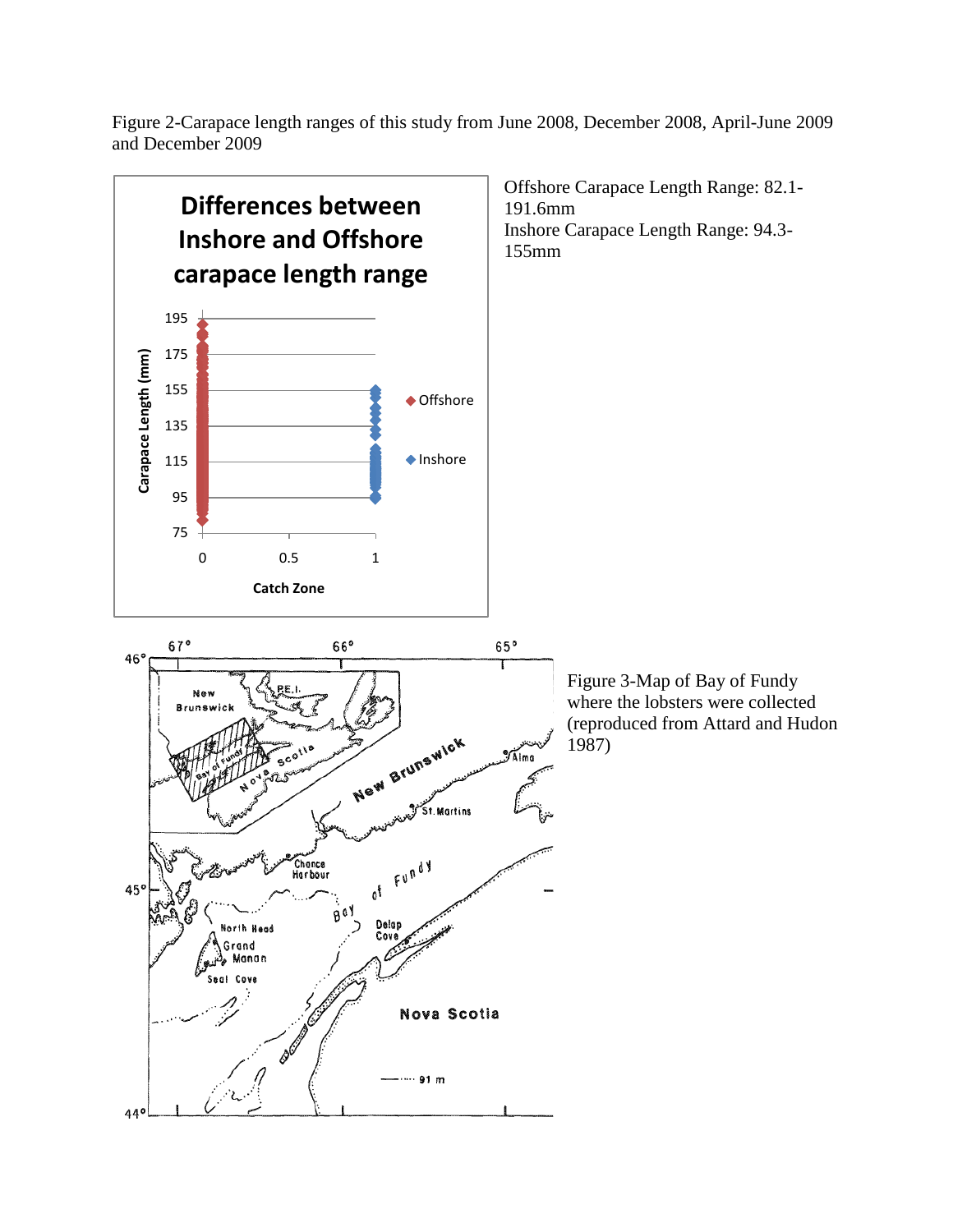## **Literature Cited:**

- Acheson, James M., and Jack Knight. "Distribution Flights, Coordination Games, and Lobster Management." *Comparative Studies in Society and History* 42.1 (2000): 209-38.
- Aiken, D. E., S. L. Waddy, and S. M. Mercer. "Confirmation of External Fertilization in the American Lobster, Homarus Americanus." *Journal of Crustacean Biology* 24.4 (2004): 474-80.
- Attard, Jean, and Christiane Hudon. "Embryonic Development and Energetic Investment in Egg Production in Relation to Size of Female Lobster (Homarus Americanus)." *Canadian Journal of Fisheries and Aquatic Sciences* 44 (1987): 1157-164.
- Berube, Celine H., Marco Festa-Bianchet, and Jon T. Jorgenson. "Individual Differences, Longevity, and Reproductive Senescence in Bighorn Ewes." *Ecology* 80.8 (1999): 2555- 565.
- Campbell, Alan. "Growth of Tagged American Lobsters, Homarus Americanus, in the Bay of Fundy." *Canadian Journal of Fisheries and Aquatic Sciences* 40 (1983): 1667-675.
- Comeau, Michel, and Savoie Fernand. "Maturity and Reproductive Cycle of the Female American Lobster, Homarus Americanus, in the Southern Gulf of St. Lawrence, Canada." *Journal of Crustacean Biology* 22.4 (2002): 762-74.
- Conan, Gerad Y., Michel Comeau, and Mikio Moriyasu. "Are Morphometrical Approaches to Establish Size at Maturity for Male American Lobster, Homarus Americanus?" *Journal of Crustacean Biology* 21.4 (2001): 937-47.
- Gosselin, Thierry, Bernard Sainte-Marie, and Louis Bernatchez. "Patterns of Sexual Cohabitation and Female Ejaculate Storage in the American Lobster (Homarus Americanus)." *Behavioral Ecology and Sociobiology* 55.2 (2003): 151-60.
- Helluy, S. M., and B. S. Beltz. "Embryonic Development of the American Lobster (Homarus Americanus): Quantitative Staging and Characterization of an Embryonic Molt Cycle." *Biological Bulletin* 180.3 (1991): 355-71.
- Idoine, Josef. "American Lobster Status of Fishery Resources off the Northeastern US." *Northeast Fisheries Science Center*. National Oceanographic and Atmospheric Association, Dec. 2006.
- IKA Werke. "IKA Calorimeter System Operating Instruction." IKA, Oct. 2007.
- Jones, Elaine P. "Lobster." *A Teacher's Guide to Marine Life of the Gulf of Maine*. 2nd ed. Maine Department of Marine Resources, Education Division, 2004. 72.